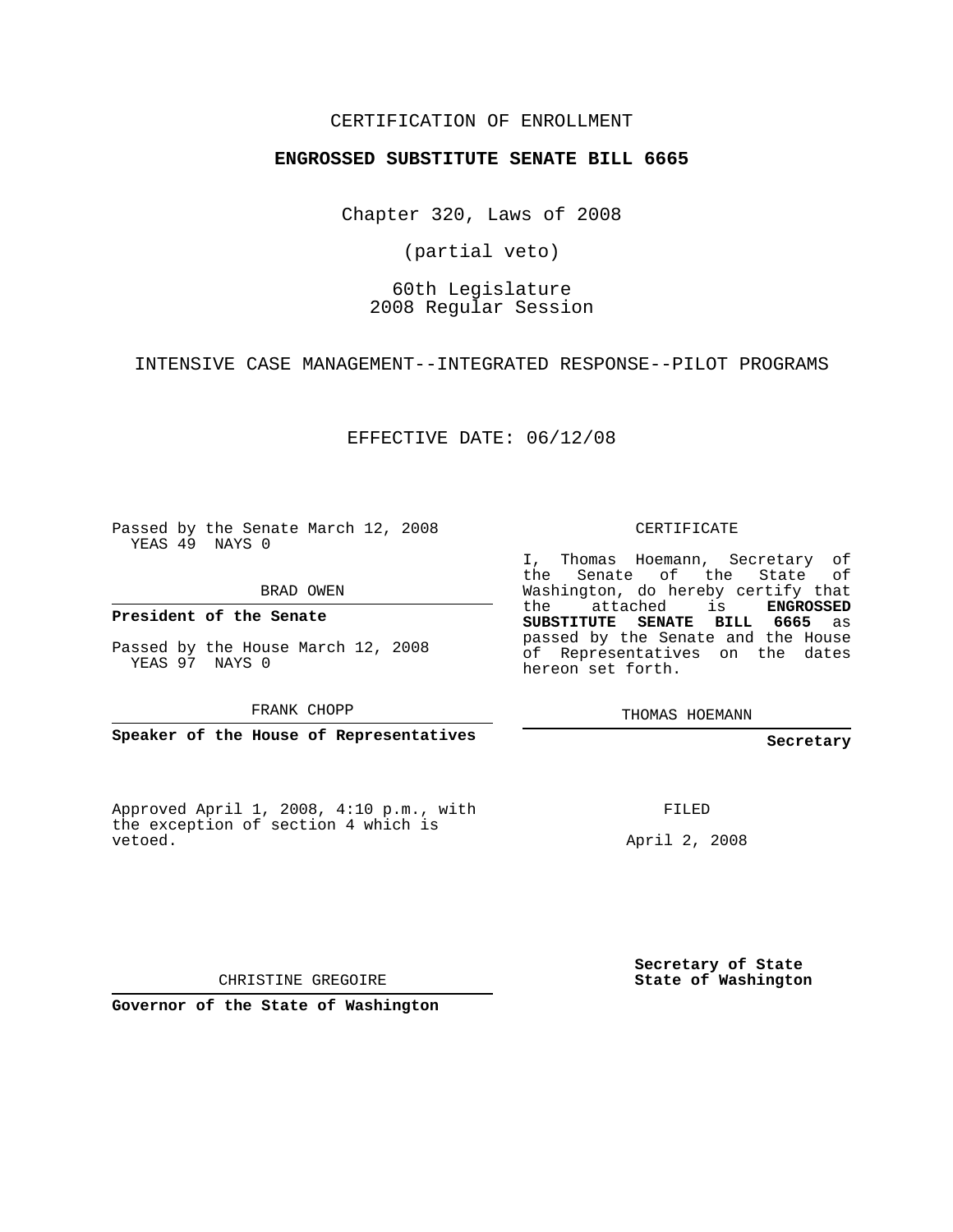# **ENGROSSED SUBSTITUTE SENATE BILL 6665** \_\_\_\_\_\_\_\_\_\_\_\_\_\_\_\_\_\_\_\_\_\_\_\_\_\_\_\_\_\_\_\_\_\_\_\_\_\_\_\_\_\_\_\_\_

\_\_\_\_\_\_\_\_\_\_\_\_\_\_\_\_\_\_\_\_\_\_\_\_\_\_\_\_\_\_\_\_\_\_\_\_\_\_\_\_\_\_\_\_\_

AS AMENDED BY THE HOUSE

Passed Legislature - 2008 Regular Session

**State of Washington 60th Legislature 2008 Regular Session**

**By** Senate Human Services & Corrections (originally sponsored by Senators Hargrove, Stevens, and Marr)

READ FIRST TIME 02/08/08.

 AN ACT Relating to the intensive case management and integrated response pilot programs; amending RCW 70.96A.800, 70.96B.800, 70.96B.010, 70.96B.020, 70.96B.050, and 70.96B.100; creating a new section; repealing RCW 70.96B.900; and repealing 2007 c 120 s 4 (uncodified).

BE IT ENACTED BY THE LEGISLATURE OF THE STATE OF WASHINGTON:

 **Sec. 1.** RCW 70.96A.800 and 2005 c 504 s 220 are each amended to read as follows:

 (1) Subject to funds appropriated for this specific purpose, the secretary shall select and contract with counties to provide intensive case management for chemically dependent persons with histories of high utilization of crisis services at two sites. In selecting the two sites, the secretary shall endeavor to site one in an urban county, and one in a rural county; and to site them in counties other than those selected pursuant to RCW 70.96B.020, to the extent necessary to 16 facilitate evaluation of pilot project results. Subject to funds appropriated for this specific purpose, the secretary may contract with additional counties to provide intensive case management.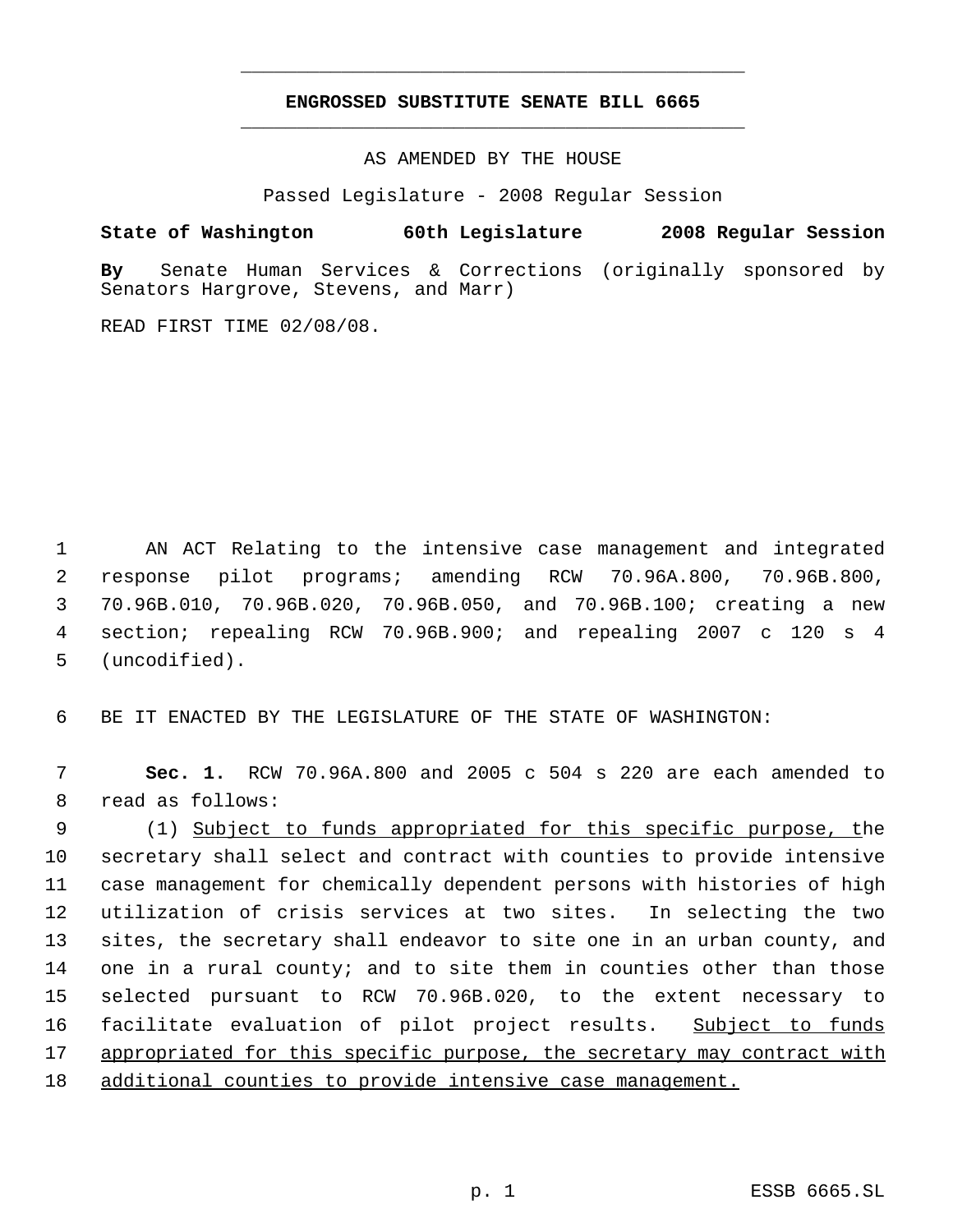(2) The contracted sites shall implement the pilot programs by providing intensive case management to persons with a primary chemical dependency diagnosis or dual primary chemical dependency and mental health diagnoses, through the employment of chemical dependency case managers. The chemical dependency case managers shall:

 (a) Be trained in and use the integrated, comprehensive screening and assessment process adopted under RCW 70.96C.010;

 (b) Reduce the use of crisis medical, chemical dependency and mental health services, including but not limited to, emergency room admissions, hospitalizations, detoxification programs, inpatient psychiatric admissions, involuntary treatment petitions, emergency 12 medical services, and ambulance services;

 (c) Reduce the use of emergency first responder services including 14 police, fire, emergency medical, and ambulance services;

 (d) Reduce the number of criminal justice interventions including arrests, violations of conditions of supervision, bookings, jail days, prison sanction day for violations, court appearances, and prosecutor and defense costs;

 (e) Where appropriate and available, work with therapeutic courts including drug courts and mental health courts to maximize the outcomes for the individual and reduce the likelihood of reoffense;

 (f) Coordinate with local offices of the economic services administration to assist the person in accessing and remaining enrolled in those programs to which the person may be entitled;

 (g) Where appropriate and available, coordinate with primary care and other programs operated through the federal government including federally qualified health centers, Indian health programs, and veterans' health programs for which the person is eligible to reduce duplication of services and conflicts in case approach;

 (h) Where appropriate, advocate for the client's needs to assist the person in achieving and maintaining stability and progress toward recovery;

 (i) Document the numbers of persons with co-occurring mental and substance abuse disorders and the point of determination of the co-occurring disorder by quadrant of intensity of need; and

 (j) Where a program participant is under supervision by the department of corrections, collaborate with the department of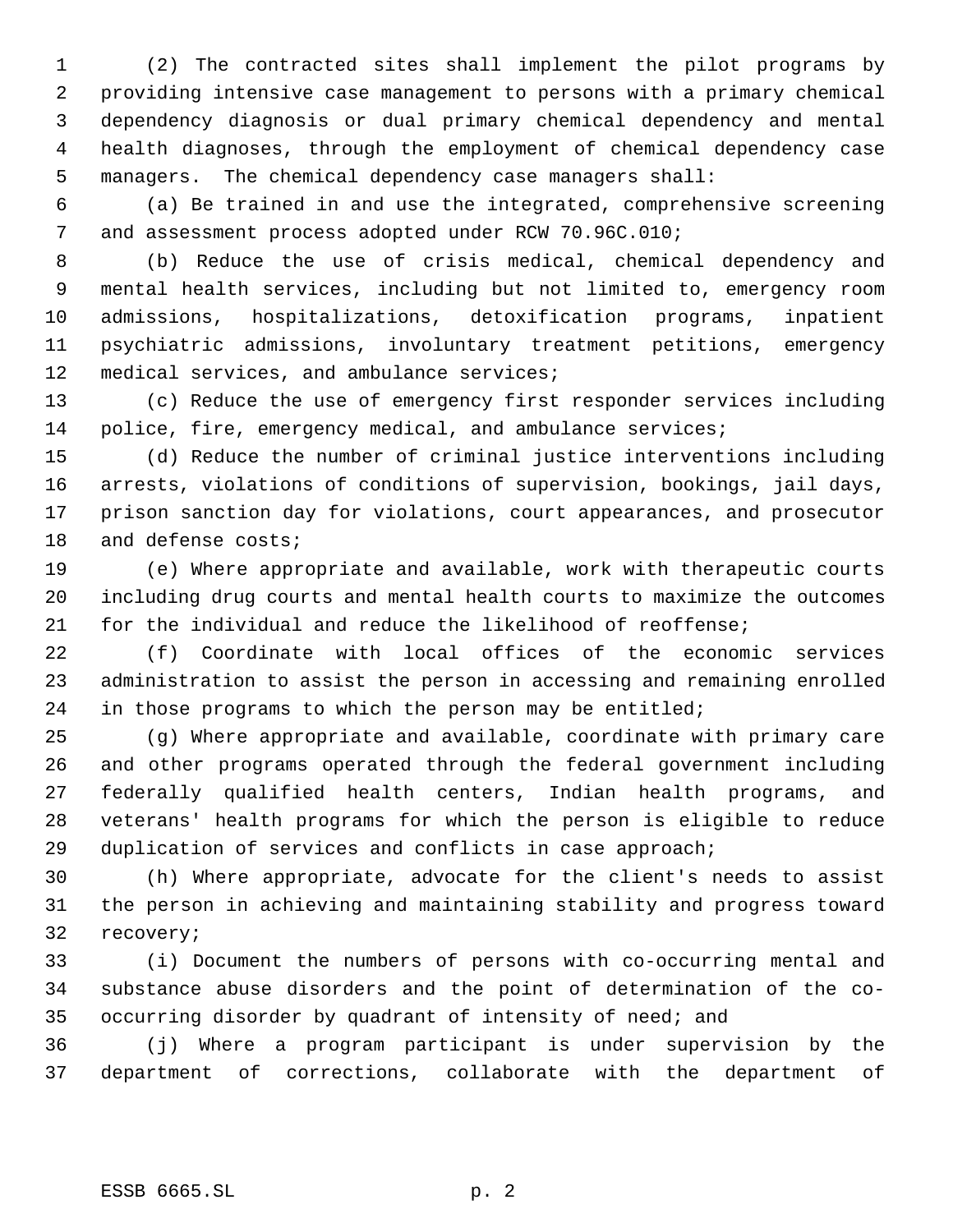corrections to maximize treatment outcomes and reduce the likelihood of reoffense.

 (3) The pilot programs established by this section shall begin providing services by March 1, 2006.

5  $((+4)$  This section expires June 30, 2008.)

 **Sec. 2.** RCW 70.96B.800 and 2005 c 504 s 217 are each amended to read as follows:

 (1) The Washington state institute for public policy shall evaluate 9 the pilot programs and make  $((a))$  preliminary reports to appropriate committees of the legislature by December 1, 2007, and June 30, 2008, 11 and a final report by ((September 30, 2008)) June 30, 2010.

(2) The evaluation of the pilot programs shall include:

(a) Whether the designated crisis responder pilot program:

 (i) Has increased efficiency of evaluation and treatment of persons involuntarily detained for seventy-two hours;

(ii) Is cost-effective;

 (iii) Results in better outcomes for persons involuntarily detained;

 (iv) Increased the effectiveness of the crisis response system in 20 the pilot catchment areas;

 (b) The effectiveness of providing a single chapter in the Revised Code of Washington to address initial detention of persons with mental disorders or chemical dependency, in crisis response situations and the likelihood of effectiveness of providing a single, comprehensive involuntary treatment act.

 (3) The reports shall consider the impact of the pilot programs on the existing mental health system and on the persons served by the system.

 **Sec. 3.** RCW 70.96B.010 and 2005 c 504 s 202 are each amended to read as follows:

 The definitions in this section apply throughout this chapter unless the context clearly requires otherwise.

 (1) "Admission" or "admit" means a decision by a physician that a person should be examined or treated as a patient in a hospital, an evaluation and treatment facility, or other inpatient facility, or a decision by a professional person in charge or his or her designee that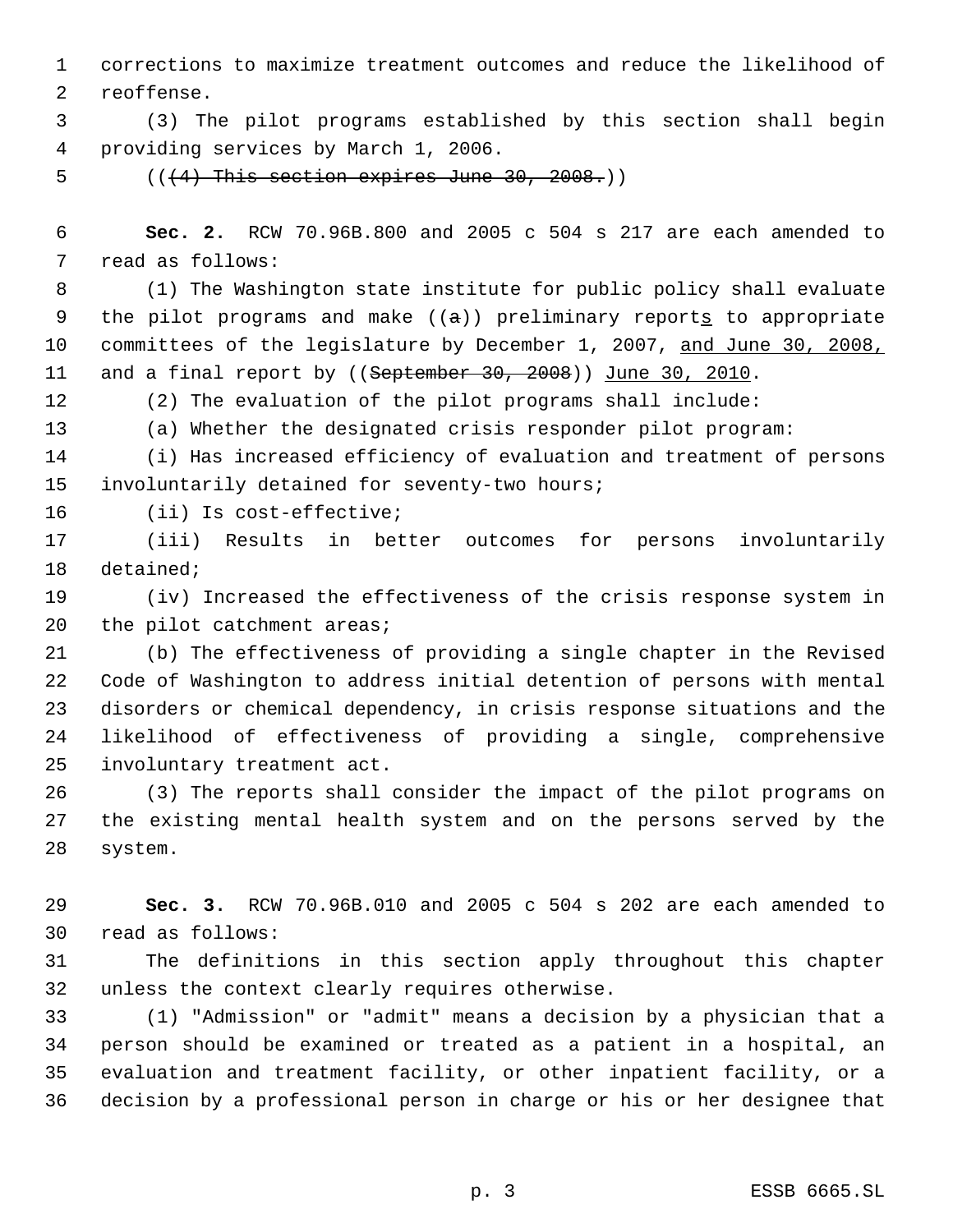a person should be detained as a patient for evaluation and treatment in a secure detoxification facility or other certified chemical dependency provider.

 (2) "Antipsychotic medications" means that class of drugs primarily used to treat serious manifestations of mental illness associated with thought disorders, which includes but is not limited to atypical antipsychotic medications.

 (3) "Approved treatment program" means a discrete program of chemical dependency treatment provided by a treatment program certified by the department as meeting standards adopted under chapter 70.96A RCW.

 (4) "Attending staff" means any person on the staff of a public or private agency having responsibility for the care and treatment of a patient.

(5) "Chemical dependency" means:

(a) Alcoholism;

(b) Drug addiction; or

 (c) Dependence on alcohol and one or more other psychoactive chemicals, as the context requires.

 (6) "Chemical dependency professional" means a person certified as a chemical dependency professional by the department of health under chapter 18.205 RCW.

 (7) "Commitment" means the determination by a court that a person should be detained for a period of either evaluation or treatment, or both, in an inpatient or a less restrictive setting.

 (8) "Conditional release" means a revocable modification of a commitment that may be revoked upon violation of any of its terms.

 (9) "Custody" means involuntary detention under either chapter 71.05 or 70.96A RCW or this chapter, uninterrupted by any period of unconditional release from commitment from a facility providing involuntary care and treatment.

 (10) "Department" means the department of social and health services.

 (11) "Designated chemical dependency specialist" or "specialist" means a person designated by the county alcoholism and other drug addiction program coordinator designated under RCW 70.96A.310 to perform the commitment duties described in RCW 70.96A.140 and this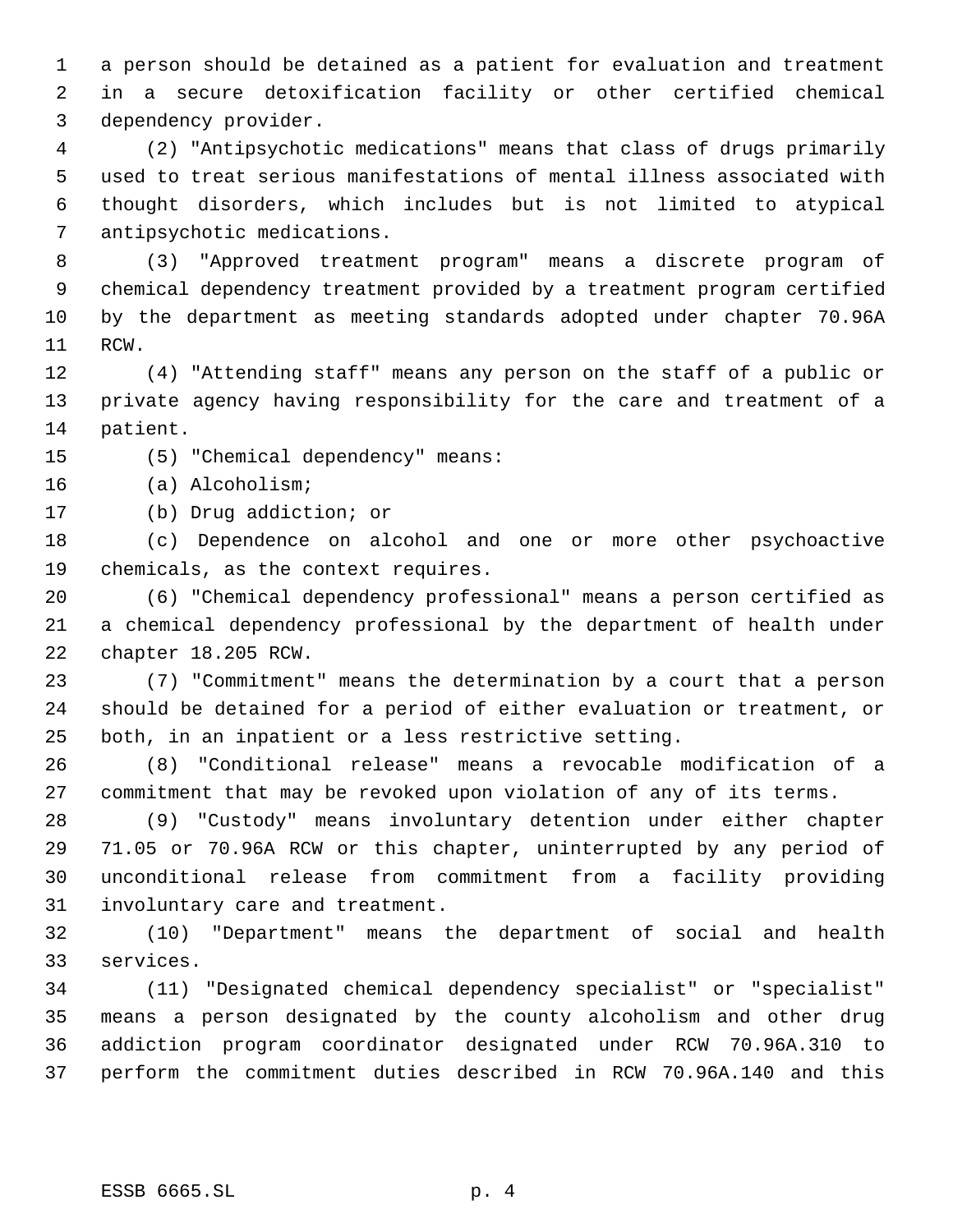chapter, and qualified to do so by meeting standards adopted by the department.

 (12) "Designated crisis responder" means a person designated by the county or regional support network to perform the duties specified in this chapter.

 (13) "Designated mental health professional" means a mental health professional designated by the county or other authority authorized in rule to perform the duties specified in this chapter.

 (14) "Detention" or "detain" means the lawful confinement of a person under this chapter, or chapter 70.96A or 71.05 RCW.

 (15) "Developmental disabilities professional" means a person who has specialized training and three years of experience in directly treating or working with individuals with developmental disabilities and is a psychiatrist, psychologist, or social worker, and such other developmental disabilities professionals as may be defined by rules adopted by the secretary.

 (16) "Developmental disability" means that condition defined in RCW 71A.10.020.

 (17) "Discharge" means the termination of facility authority. The commitment may remain in place, be terminated, or be amended by court order.

 (18) "Evaluation and treatment facility" means any facility that can provide directly, or by direct arrangement with other public or private agencies, emergency evaluation and treatment, outpatient care, and timely and appropriate inpatient care to persons suffering from a mental disorder, and that is certified as such by the department. A physically separate and separately operated portion of a state hospital may be designated as an evaluation and treatment facility. A facility that is part of, or operated by, the department or any federal agency does not require certification. No correctional institution or facility, or jail, may be an evaluation and treatment facility within the meaning of this chapter.

 (19) "Facility" means either an evaluation and treatment facility or a secure detoxification facility.

 (20) "Gravely disabled" means a condition in which a person, as a result of a mental disorder, or as a result of the use of alcohol or other psychoactive chemicals: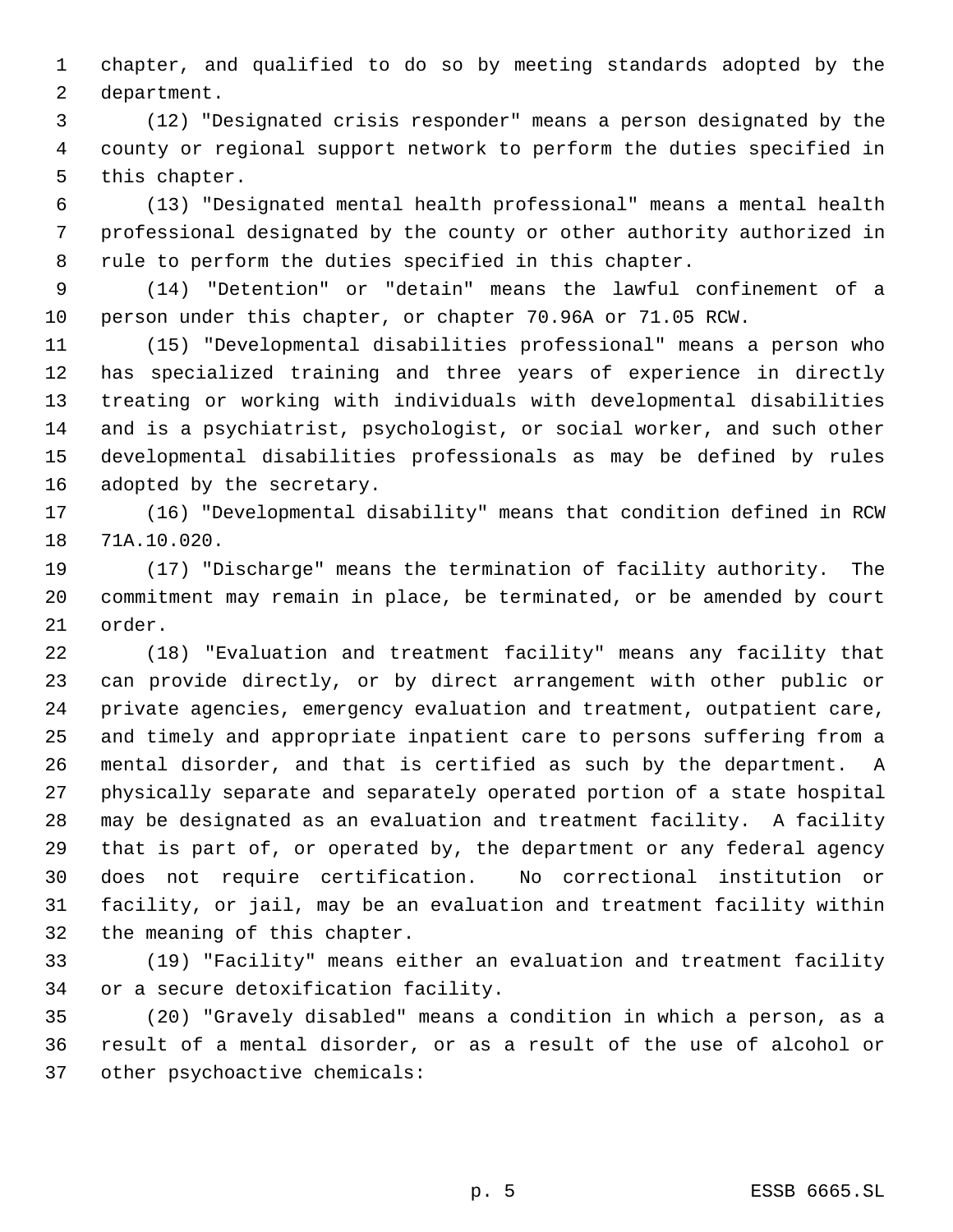(a) Is in danger of serious physical harm resulting from a failure to provide for his or her essential human needs of health or safety; or (b) Manifests severe deterioration in routine functioning evidenced by repeated and escalating loss of cognitive or volitional control over his or her actions and is not receiving such care as is essential for his or her health or safety.

 (21) "History of one or more violent acts" refers to the period of time ten years before the filing of a petition under this chapter, or chapter 70.96A or 71.05 RCW, excluding any time spent, but not any violent acts committed, in a mental health facility or a long-term alcoholism or drug treatment facility, or in confinement as a result of a criminal conviction.

 (22) "Imminent" means the state or condition of being likely to occur at any moment or near at hand, rather than distant or remote.

 (23) "Intoxicated person" means a person whose mental or physical functioning is substantially impaired as a result of the use of alcohol or other psychoactive chemicals.

18  $((+23))$   $(24)$  "Judicial commitment" means a commitment by a court under this chapter.

20  $((+24))$   $(25)$  "Licensed physician" means a person licensed to practice medicine or osteopathic medicine and surgery in the state of Washington.

23  $((+25))$   $(26)$  "Likelihood of serious harm" means:

(a) A substantial risk that:

 (i) Physical harm will be inflicted by a person upon his or her own person, as evidenced by threats or attempts to commit suicide or inflict physical harm on oneself;

 (ii) Physical harm will be inflicted by a person upon another, as evidenced by behavior that has caused such harm or that places another person or persons in reasonable fear of sustaining such harm; or

 (iii) Physical harm will be inflicted by a person upon the property of others, as evidenced by behavior that has caused substantial loss or damage to the property of others; or

 (b) The person has threatened the physical safety of another and has a history of one or more violent acts.

 $((+26))$  (27) "Mental disorder" means any organic, mental, or emotional impairment that has substantial adverse effects on a person's cognitive or volitional functions.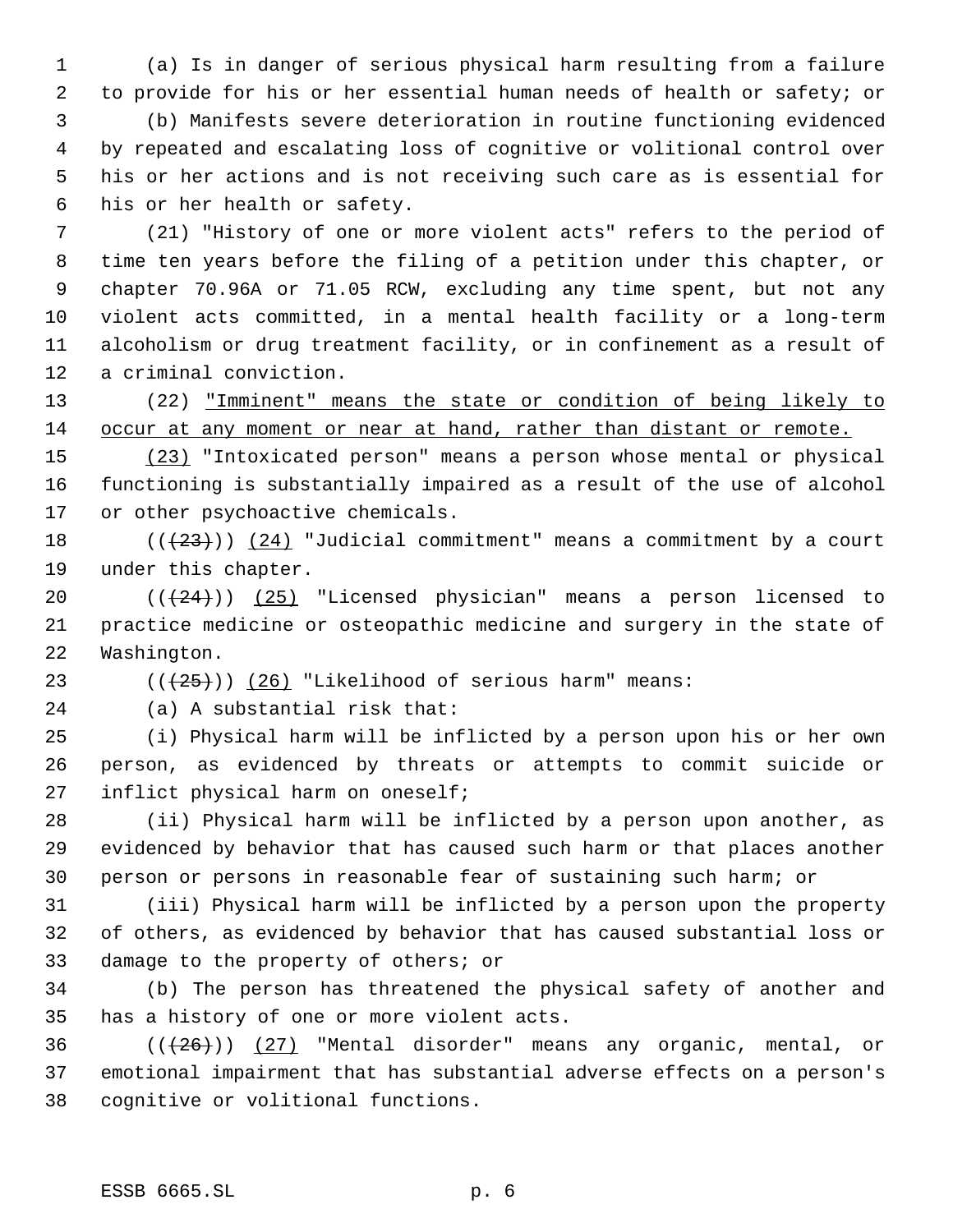(( $(27)$ )) (28) "Mental health professional" means a psychiatrist, psychologist, psychiatric nurse, or social worker, and such other mental health professionals as may be defined by rules adopted by the secretary under the authority of chapter 71.05 RCW.

 $((+28))$   $(29)$  "Peace officer" means a law enforcement official of a public agency or governmental unit, and includes persons specifically given peace officer powers by any state law, local ordinance, or judicial order of appointment.

9 (( $\left(\frac{29}{12}\right)$ ) (30) "Person in charge" means a physician or chemical dependency counselor as defined in rule by the department, who is empowered by a certified treatment program with authority to make assessment, admission, continuing care, and discharge decisions on behalf of the certified program.

14 (( $(30)$ )) (31) "Private agency" means any person, partnership, corporation, or association that is not a public agency, whether or not financed in whole or in part by public funds, that constitutes an evaluation and treatment facility or private institution, or hospital, or approved treatment program, that is conducted for, or includes a department or ward conducted for, the care and treatment of persons who are mentally ill and/or chemically dependent.

 ( $(\overline{+31})$ ) (32) "Professional person" means a mental health professional or chemical dependency professional and shall also mean a physician, registered nurse, and such others as may be defined by rules adopted by the secretary pursuant to the provisions of this chapter.

 $((+32))$   $(33)$  "Psychiatrist" means a person having a license as a physician and surgeon in this state who has in addition completed three years of graduate training in psychiatry in a program approved by the American medical association or the American osteopathic association and is certified or eligible to be certified by the American board of psychiatry and neurology.

31  $((33))$   $(34)$  "Psychologist" means a person who has been licensed as a psychologist under chapter 18.83 RCW.

 $((+34))$   $(35)$  "Public agency" means any evaluation and treatment facility or institution, or hospital, or approved treatment program that is conducted for, or includes a department or ward conducted for, the care and treatment of persons who are mentally ill and/or chemically dependent, if the agency is operated directly by federal,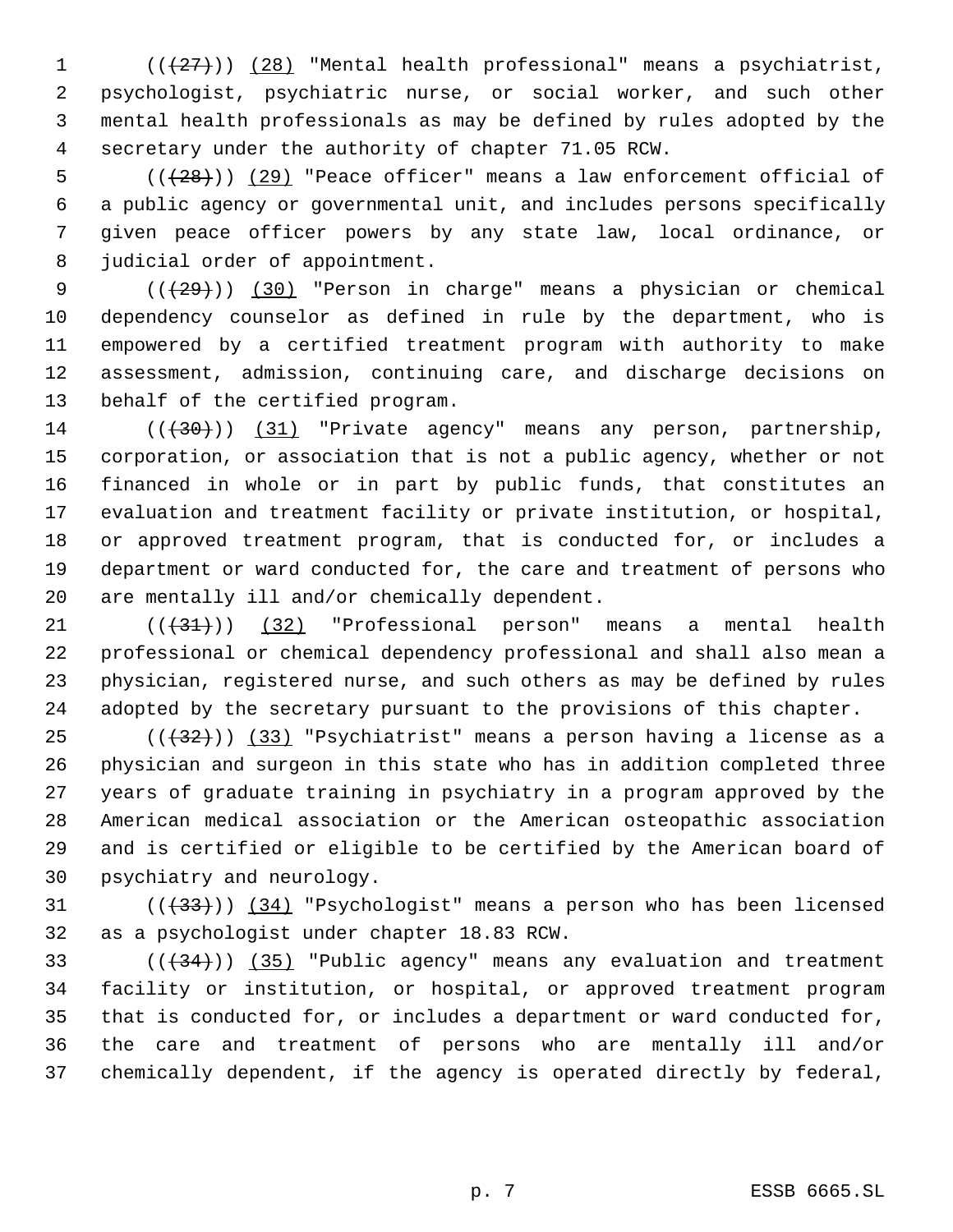state, county, or municipal government, or a combination of such governments.

3 (( $(35)$ )) (36) "Registration records" means all the records of the department, regional support networks, treatment facilities, and other persons providing services to the department, county departments, or facilities which identify persons who are receiving or who at any time have received services for mental illness.

8 (( $(36)$ )) (37) "Release" means legal termination of the commitment under chapter 70.96A or 71.05 RCW or this chapter.

 $((+37))$   $(38)$  "Secretary" means the secretary of the department or the secretary's designee.

12 (((38))) (39) "Secure detoxification facility" means a facility operated by either a public or private agency or by the program of an agency that serves the purpose of providing evaluation and assessment, and acute and/or subacute detoxification services for intoxicated persons and includes security measures sufficient to protect the patients, staff, and community.

18  $((+39))$   $(40)$  "Social worker" means a person with a master's or further advanced degree from an accredited school of social work or a degree deemed equivalent under rules adopted by the secretary.

21 (( $(40)$ )) (41) "Treatment records" means registration records and all other records concerning persons who are receiving or who at any time have received services for mental illness, which are maintained by the department, by regional support networks and their staffs, and by treatment facilities. Treatment records do not include notes or records maintained for personal use by a person providing treatment services for the department, regional support networks, or a treatment facility if the notes or records are not available to others.

 $((41))$  (42) "Violent act" means behavior that resulted in homicide, attempted suicide, nonfatal injuries, or substantial damage to property.

 *\*Sec. 4. RCW 70.96B.020 and 2005 c 504 s 203 are each amended to read as follows:*

 *(1) Subject to funds appropriated for this specific purpose, the secretary, after consulting with the Washington state association of counties, shall select and contract with regional support networks or counties to provide two integrated crisis response and involuntary*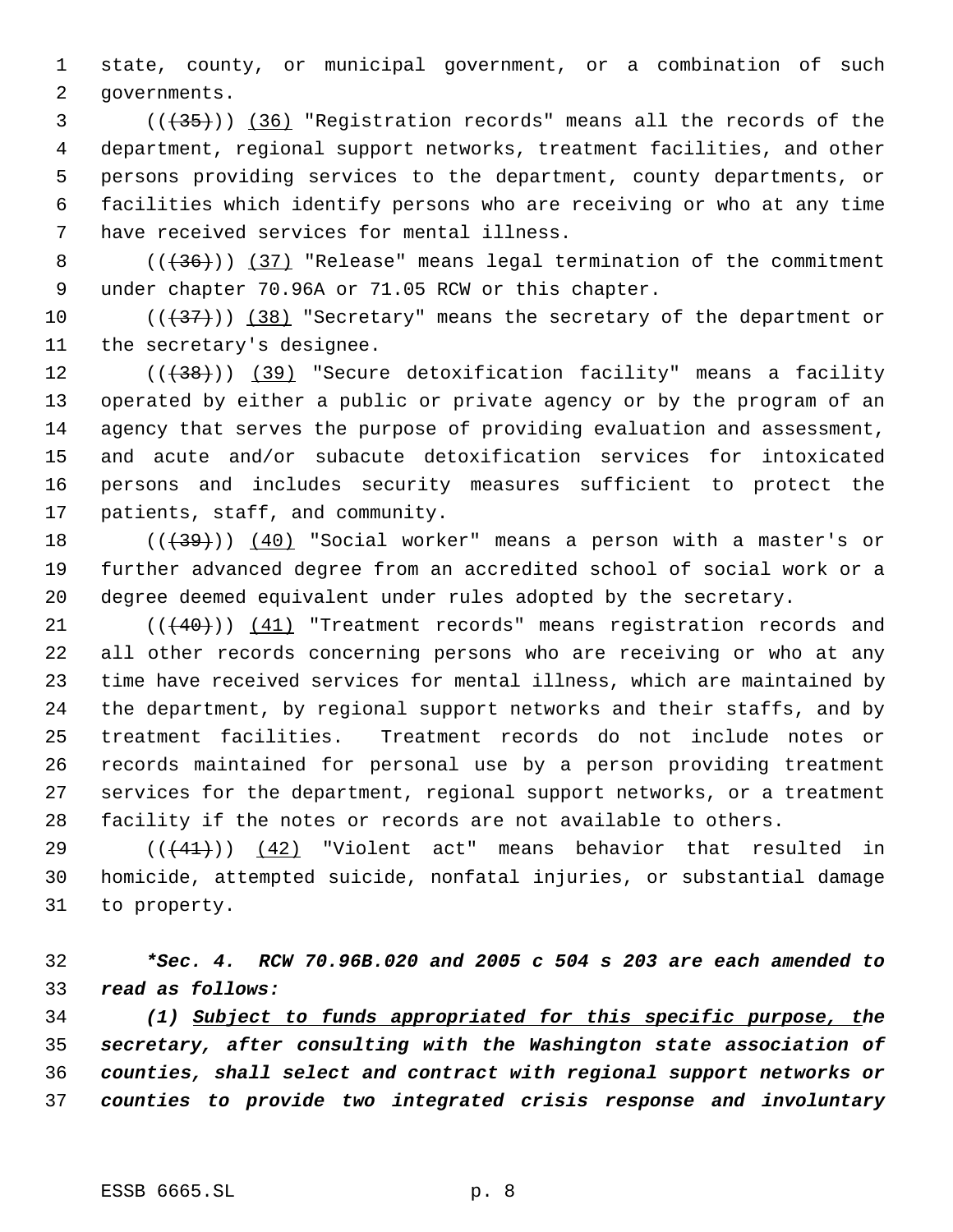*treatment pilot programs for adults and shall allocate resources for both integrated services and secure detoxification services in the pilot areas. In selecting the two regional support networks or counties, the secretary shall endeavor to site one in an urban and one in a rural regional support network or county; and to site them in counties other than those selected pursuant to RCW 70.96A.800, to the extent necessary to facilitate evaluation of pilot project results. Subject to funds appropriated for this specific purpose, the secretary may contract with additional regional support networks or counties to provide integrated crisis response and involuntary treatment pilot programs to adults.*

 *(2) The regional support networks or counties shall implement the pilot programs by providing integrated crisis response and involuntary treatment to persons with a chemical dependency, a mental disorder, or both, consistent with this chapter. The pilot programs shall:*

 *(a) Combine the crisis responder functions of a designated mental health professional under chapter 71.05 RCW and a designated chemical dependency specialist under chapter 70.96A RCW by establishing a new designated crisis responder who is authorized to conduct investigations and detain persons up to seventy-two hours to the proper facility;*

 *(b) Provide training to the crisis responders as required by the department;*

 *(c) Provide sufficient staff and resources to ensure availability of an adequate number of crisis responders twenty-four hours a day, seven days a week;*

 *(d) Provide the administrative and court-related staff, resources, and processes necessary to facilitate the legal requirements of the initial detention and the commitment hearings for persons with a chemical dependency;*

 *(e) Participate in the evaluation and report to assess the outcomes of the pilot programs including providing data and information as requested;*

 *(f) Provide the other services necessary to the implementation of the pilot programs, consistent with this chapter as determined by the secretary in contract; and*

 *(g) Collaborate with the department of corrections where persons detained or committed are also subject to supervision by the department of corrections.*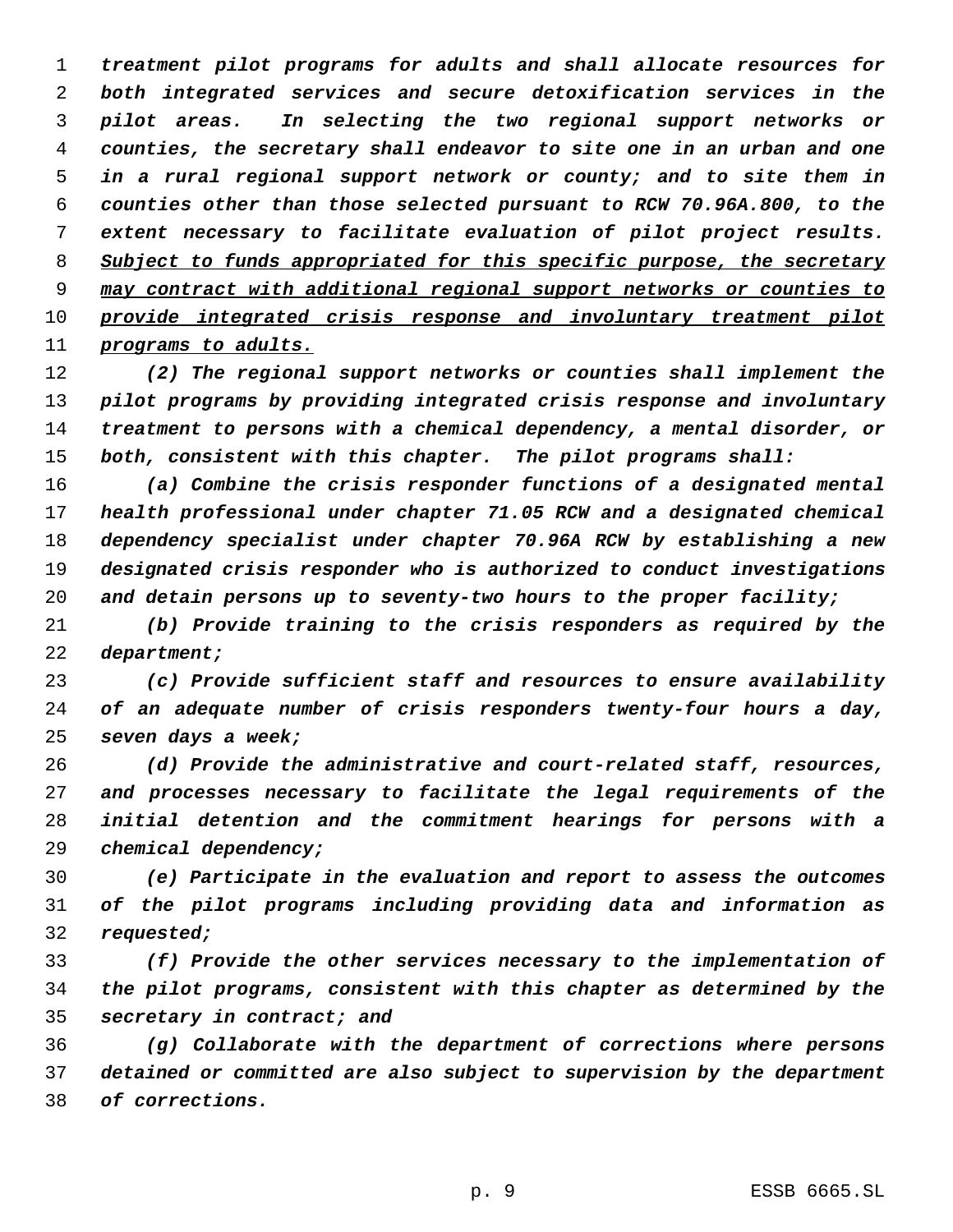*(3) The pilot programs established by this section shall begin providing services by March 1, 2006. \*Sec. 4 was vetoed. See message at end of chapter.*

 **Sec. 5.** RCW 70.96B.050 and 2007 c 120 s 1 are each amended to read as follows:

 (1) When a designated crisis responder receives information alleging that a person, as a result of a mental disorder, chemical dependency disorder, or both, presents a likelihood of serious harm or is gravely disabled, the designated crisis responder may, after investigation and evaluation of the specific facts alleged and of the reliability and credibility of any person providing information to initiate detention, if satisfied that the allegations are true and that the person will not voluntarily seek appropriate treatment, file a petition for initial detention. Before filing the petition, the designated crisis responder must personally interview the person, unless the person refuses an interview, and determine whether the person will voluntarily receive appropriate evaluation and treatment at either an evaluation and treatment facility, a detoxification facility, or other certified chemical dependency provider.

 (2)(a) An order to detain to an evaluation and treatment facility, a detoxification facility, or other certified chemical dependency provider for not more than a seventy-two hour evaluation and treatment period may be issued by a judge upon request of a designated crisis responder: (i) Whenever it appears to the satisfaction of a judge of the superior court, district court, or other court permitted by court rule, that there is probable cause to support the petition, and (ii) that the person has refused or failed to accept appropriate evaluation and treatment voluntarily.

 (b) The petition for initial detention, signed under penalty of perjury or sworn telephonic testimony, may be considered by the court in determining whether there are sufficient grounds for issuing the order.

 (c) The order shall designate retained counsel or, if counsel is appointed from a list provided by the court, the name, business address, and telephone number of the attorney appointed to represent the person.

 (3) The designated crisis responder shall then serve or cause to be served on such person, his or her guardian, and conservator, if any, a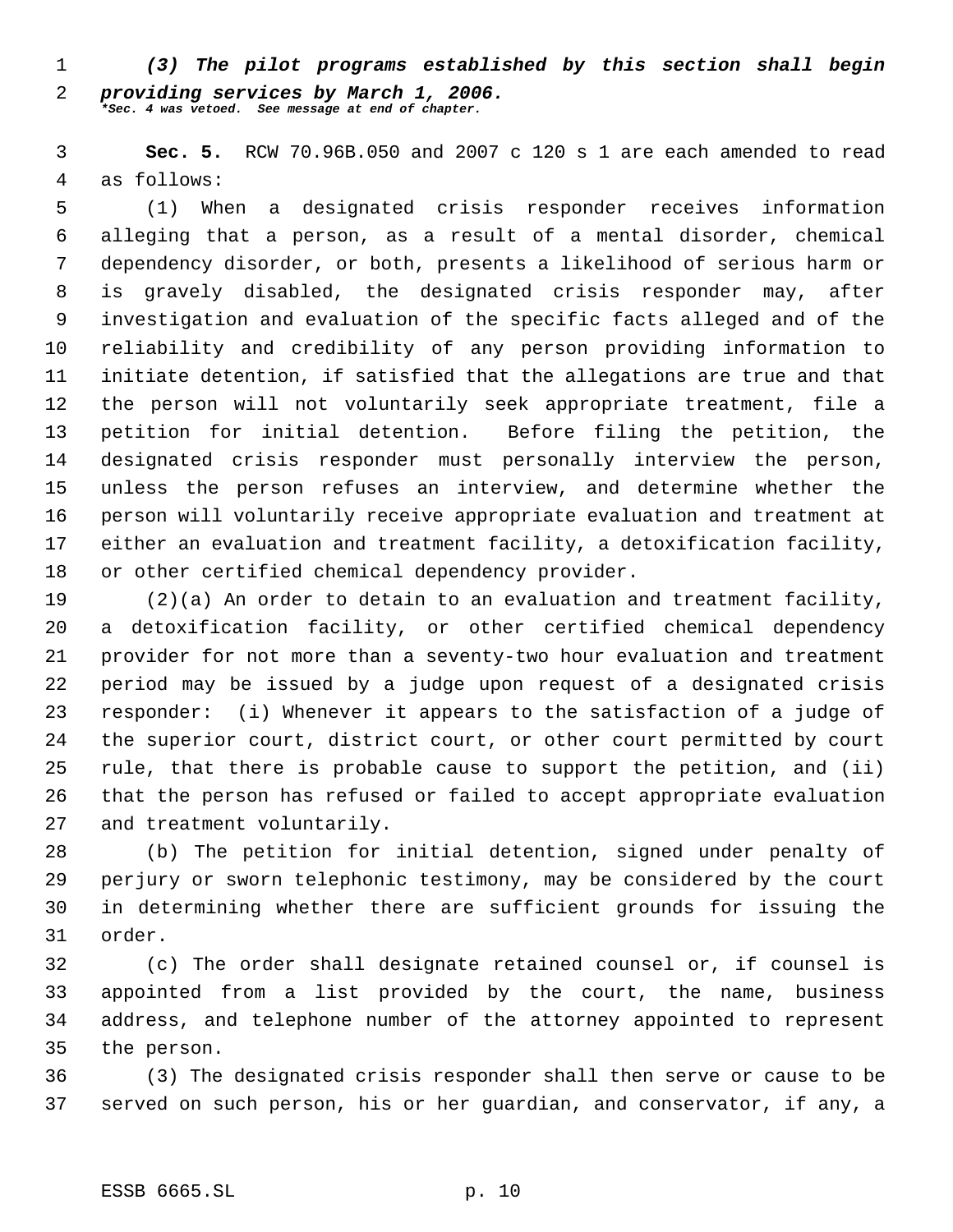copy of the order to appear, together with a notice of rights and a petition for initial detention. After service on the person, the designated crisis responder shall file the return of service in court and provide copies of all papers in the court file to the evaluation and treatment facility or secure detoxification facility and the designated attorney. The designated crisis responder shall notify the court and the prosecuting attorney that a probable cause hearing will be held within seventy-two hours of the date and time of outpatient evaluation or admission to the evaluation and treatment facility, secure detoxification facility, or other certified chemical dependency 11 provider. If requested by the detained person or his or her attorney, 12 the hearing may be postponed for a period not to exceed forty-eight 13 hours. The hearing may be continued subject to the petitioner's showing of good cause for a period not to exceed twenty-four hours. The person may be accompanied by one or more of his or her relatives, friends, an attorney, a personal physician, or other professional or religious advisor to the place of evaluation. An attorney accompanying the person to the place of evaluation shall be permitted to be present during the admission evaluation. Any other person accompanying the person may be present during the admission evaluation. The facility may exclude the person if his or her presence would present a safety risk, delay the proceedings, or otherwise interfere with the evaluation.

 (4) The designated crisis responder may notify a peace officer to take the person or cause the person to be taken into custody and placed in an evaluation and treatment facility, a secure detoxification facility, or other certified chemical dependency provider. At the time the person is taken into custody there shall commence to be served on the person, his or her guardian, and conservator, if any, a copy of the original order together with a notice of detention, a notice of rights, and a petition for initial detention.

 **Sec. 6.** RCW 70.96B.100 and 2005 c 504 s 211 are each amended to read as follows:

 ((If a person is detained for additional treatment beyond fourteen days under RCW 70.96B.090, the professional staff of the agency or facility may petition for additional treatment under RCW 70.96A.140.)) (1) A person detained for fourteen days of involuntary chemical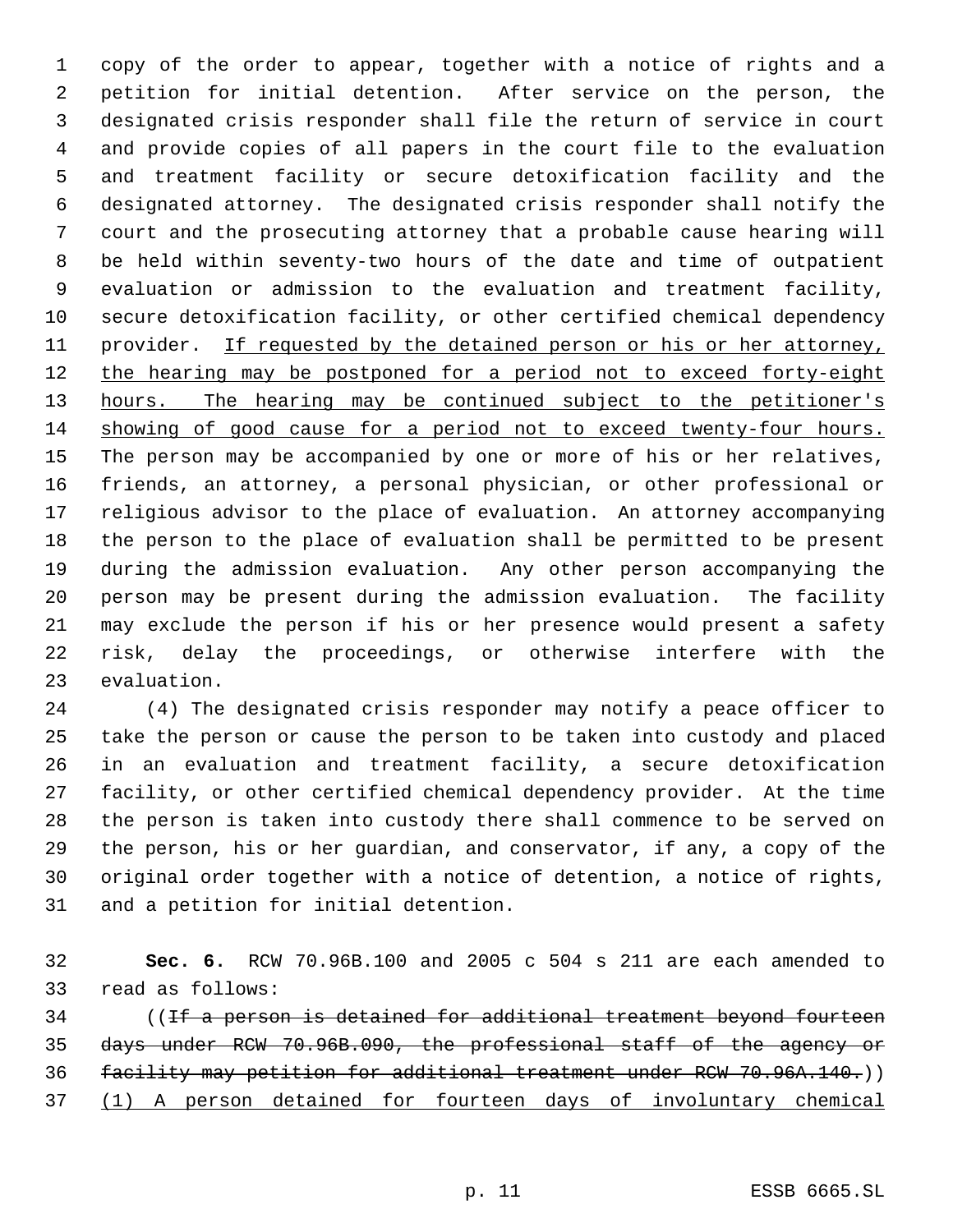dependency treatment under RCW 70.96B.090 or subsection (6) of this section shall be released from involuntary treatment at the expiration of the period of commitment unless the professional staff of the agency or facility files a petition for an additional period of involuntary treatment under RCW 70.96A.140, or files a petition for sixty days less restrictive treatment under this section naming the detained person as a respondent. Costs associated with the obtainment or revocation of an order for less restrictive treatment and subsequent involuntary commitment shall be provided for within current funding.

 (2) A petition for less restrictive treatment must be filed at least three days before expiration of the fourteen-day period of intensive treatment, and comport with the rules contained in RCW 70.96B.090(2). The petition shall state facts that support the finding that the respondent, as a result of a chemical dependency, presents a likelihood of serious harm or is gravely disabled, and that continued 16 treatment pursuant to a less restrictive order is in the best interest of the respondent or others. At the time of filing such a petition, the clerk shall set a time for the respondent to come before the court on the next judicial day after the day of filing unless such appearance is waived by the respondent's attorney.

 (3) At the time set for appearance the respondent must be brought before the court, unless such appearance has been waived and the court shall advise the respondent of his or her right to be represented by an attorney. If the respondent is not represented by an attorney, or is indigent or is unwilling to retain an attorney, the court shall immediately appoint an attorney to represent the respondent. The court shall, if requested, appoint a reasonably available licensed physician, psychologist, or psychiatrist, designated by the respondent to examine and testify on behalf of the respondent.

 (4) The court shall conduct a hearing on the petition for sixty days less restrictive treatment on or before the last day of the confinement period. The burden of proof shall be by clear, cogent, and convincing evidence and shall be upon the petitioner. The respondent shall be present at such proceeding. The rules of evidence shall apply, and the respondent shall have the right to present evidence on his or her behalf, to cross-examine witnesses who testify against him 37 or her, to remain silent, and to view and copy all petitions and 38 reports in the court file. The physician-patient privilege or the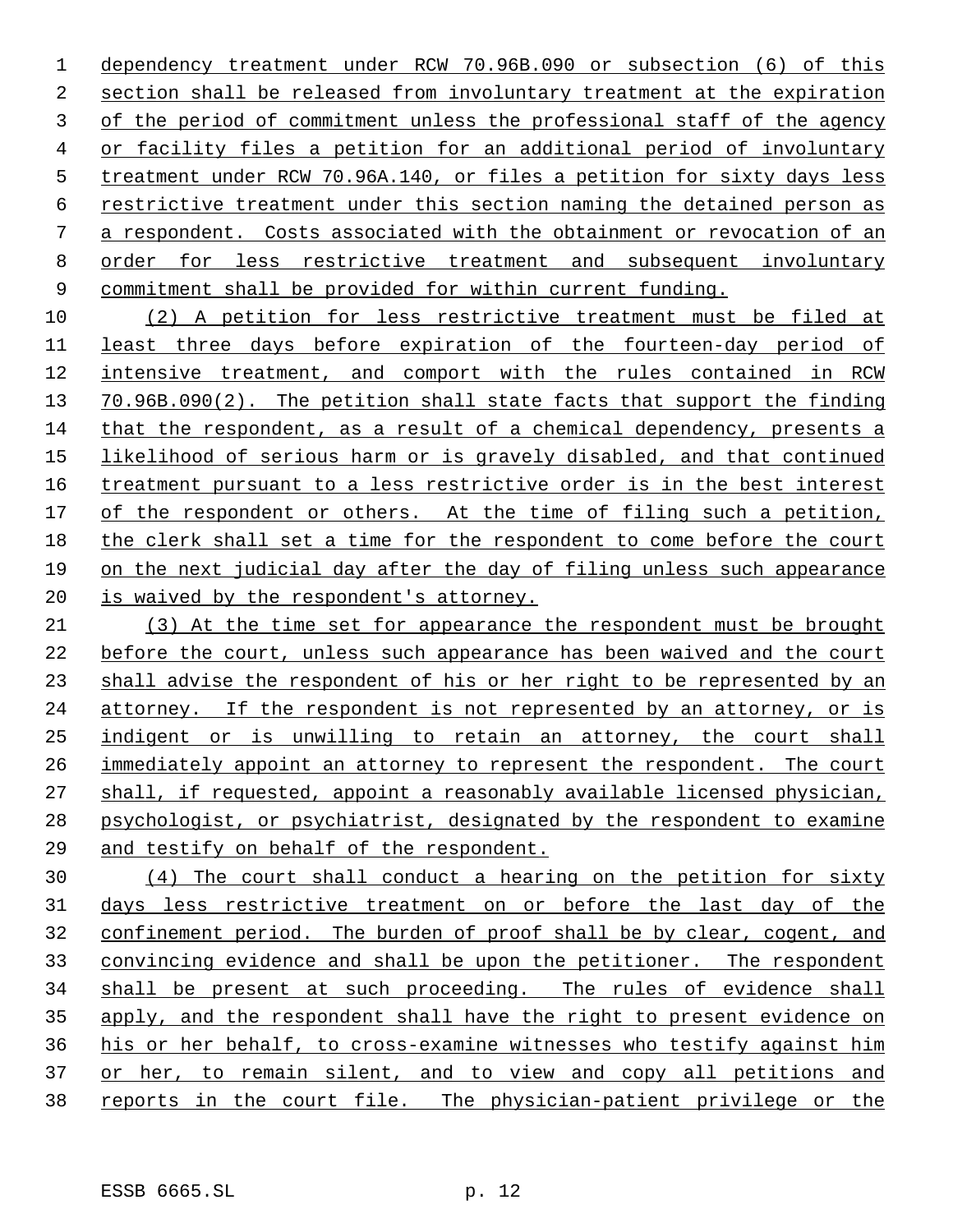psychologist-client privilege shall be deemed waived in accordance with the provisions under RCW 71.05.360(9). Involuntary treatment shall continue while a petition for less restrictive treatment is pending under this section.

 (5) The court may impose a sixty-day less restrictive order if the evidence shows that the respondent, as a result of a chemical dependency, presents a likelihood of serious harm or is gravely disabled, and that continued treatment pursuant to a less restrictive order is in the best interest of the respondent or others. The less restrictive order may impose treatment conditions and other conditions which are in the best interest of the respondent and others. A copy of the less restrictive order shall be given to the respondent, the 13 designated crisis responder, and any program designated to provide less restrictive treatment. A program designated to provide less restrictive treatment and willing to supervise the conditions of the less restrictive order may modify the conditions for continued release when the modification is in the best interests of the respondent, but must notify the designated crisis responder and the court of such modification.

 (6) If a program approved by the court and willing to supervise the conditions of the less restrictive order or the designated crisis responder determines that the respondent is failing to adhere to the terms of the less restrictive order or that substantial deterioration in the respondent's functioning has occurred, then the designated crisis responder shall notify the court of original commitment and request a hearing to be held no less than two and no more than seven days after the date of the request to determine whether or not the respondent should be returned to more restrictive care. The designated crisis responder may cause the respondent to be immediately taken into custody of the secure detoxification facility pending the hearing if the alleged noncompliance causes the respondent to present a likelihood of serious harm. The designated crisis responder shall file a petition with the court stating the facts substantiating the need for the hearing along with the treatment recommendations. The respondent shall have the same rights with respect to notice, hearing, and counsel as for the original involuntary treatment proceedings. The issues to be determined at the hearing are whether the conditionally released respondent did or did not adhere to the terms and conditions of his or